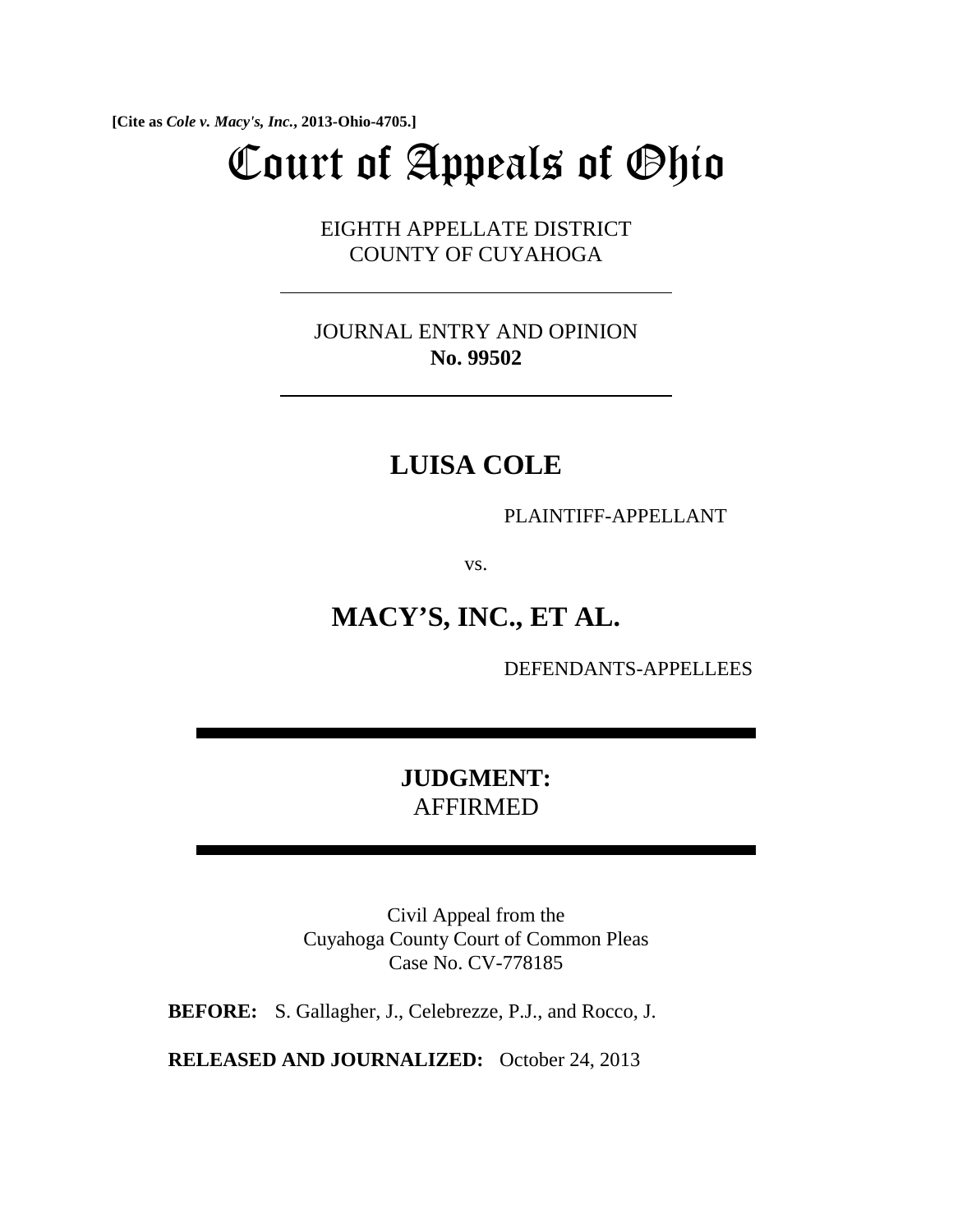#### **ATTORNEYS FOR APPELLANT**

Brian D. Spitz Fred M. Bean The Spitz Law Firm, L.L.C. 4568 Mayfield Road Suite 102 South Euclid, OH 44121

#### **ATTORNEY FOR APPELLEES**

Robert E. Dezort Fisher & Phillips, L.L.P. 9150 South Hills Blvd. Suite 300 Cleveland, OH 44147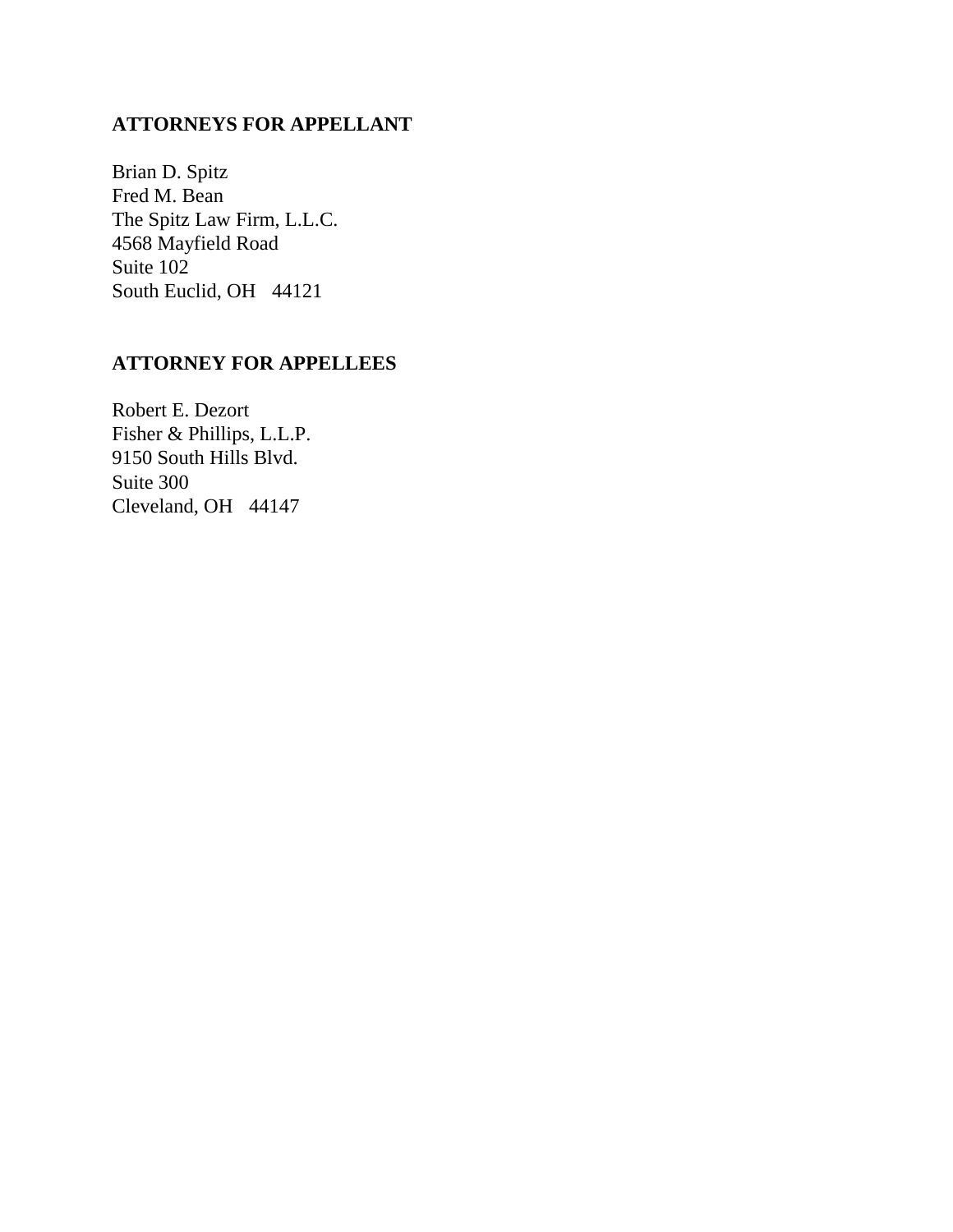#### SEAN C. GALLAGHER, J.:

**{¶1}** Appellant Luisa Cole appeals the trial court's decision dismissing her complaint, filed against Macy's Inc. and Christopher Baun (collectively "Macy's"), and compelling arbitration of her employment-related claims. For the following reasons, we affirm the decision of the trial court.

**{¶2}** In 2011, Macy's terminated Cole's employment. Cole then filed a lawsuit against Macy's, claiming age discrimination, hostile work environment, and unlawful retaliation. During the discovery, Cole amended her complaint to include a claim for wrongful disclosure of personal information. Macy's filed a motion to dismiss the complaint and compel arbitration. The trial court allowed the parties to pursue discovery and then held an evidentiary hearing on the validity of the contract containing the arbitration clause, in which the following facts were adduced.

**{¶3}** Cole worked for the May Department Store Company from 1988 until 2005 when Macy's merged with May Company. In 2003, Macy's developed an internal dispute resolution program called the Solutions InSTORE Program, which included a binding arbitration agreement. In 2006, Macy's rolled out its Solutions InSTORE Program to include the former May Company employees who continued their employment with Macy's. Cole was one such employee. All Macy's employees agreed to arbitration by continuing or accepting employment with Macy's unless they affirmatively opted out of the program. Twice after notifying the former May Company employees of the arbitration agreement in 2006, Macy's allowed employees like Cole to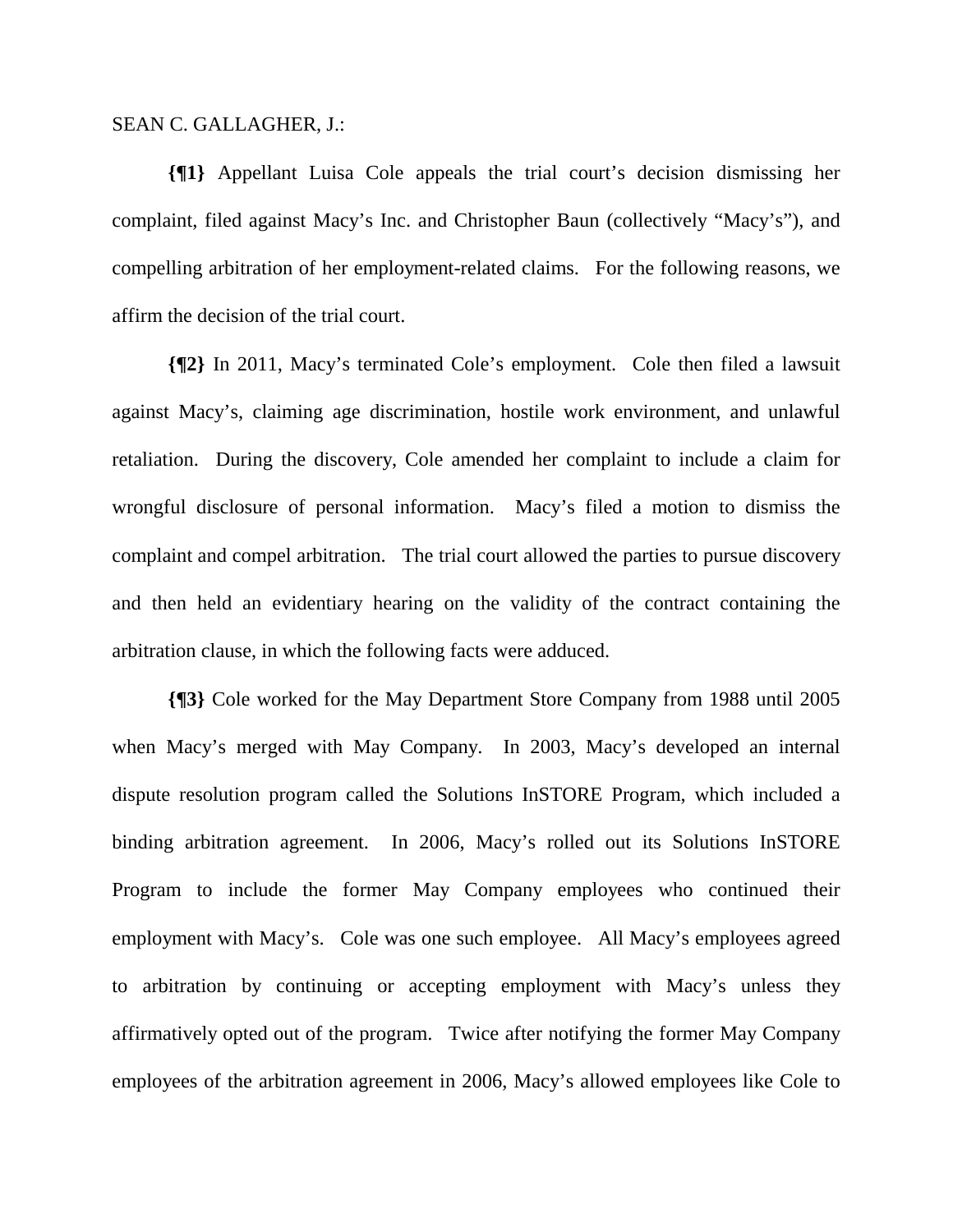opt out of the arbitration requirement by filling out an "opt-out" form and mailing that form to the Office of Solutions InSTORE ("Office of Solutions") within a specified time period. Cole signed an opt-out form in October 2006, but failed to send the form to the Office of Solutions.

**{¶4}** Most of Cole's arguments revolve around her claim of being unaware of the arbitration program, being told that the arbitration program required her to enroll in the program, or not forming the intent to enter a contract to arbitrate. Despite all those claims, Cole claims she affirmatively opted out of the arbitration program by filling out the form and hand-delivering it to her immediate supervisor. Her supervisor, however, testified he had no recollection of Cole handing him an opt-out form and that he would not have collected any hand-delivered forms because Macy's required the employee to mail the form to the Office of Solutions in order to effectuate a formal opt-out of the arbitration program. It is undisputed that Macy's did not have a record of Cole opting out of the arbitration requirement in 2006 or 2007 or that Cole failed to send in the signed opt-out form to the Office of Solutions.

**{¶5}** The trial court specifically held that Cole failed to properly opt out of the arbitration program. In light of that finding, the trial court dismissed the complaint and compelled arbitration. Cole timely appealed, raising three assignments of error, all of which are interrelated. We find no merit to Cole's arguments.

**{¶6}** In her assignments of error, Cole claims the trial court erred by holding that Cole had the burden to establish that she opted out of the arbitration program, by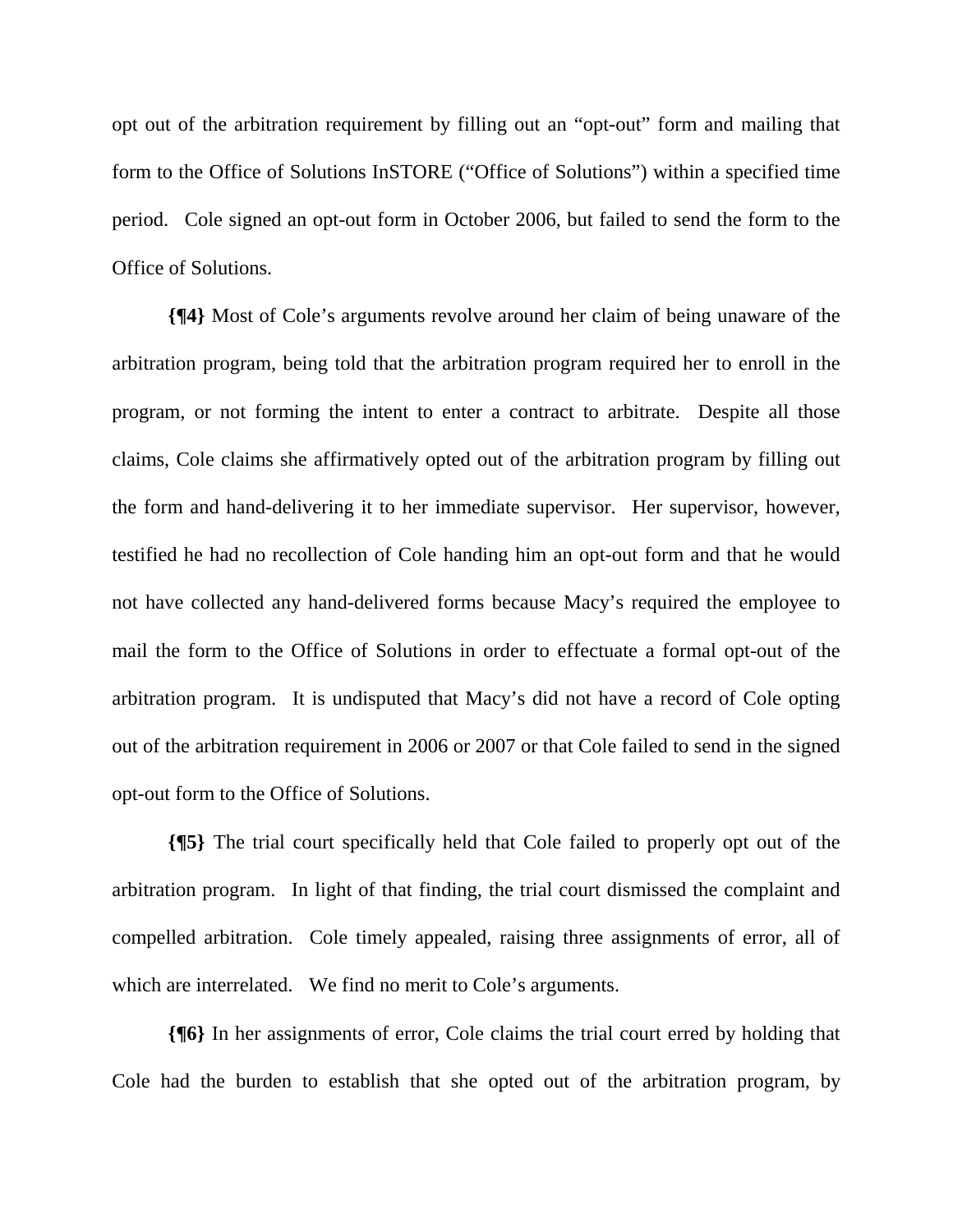weighing facts contrary to Civ.R. 56 summary judgment standards and by holding that an implied contract was formed between Cole and Macy's when Cole failed to properly opt out of the arbitration program.

**{¶7}** Before addressing the merits of Cole's appeal, we must address the procedural posture of this case because it is apparent there is some confusion as to the application of R.C. 2711.03. Cole argues that the trial court erroneously weighed facts and shifted the burden to Cole in ruling on a motion for summary judgment. The error, if any, and confusion crept into the lower court proceedings when Cole attempted to convert Macy's motion to dismiss and compel arbitration into one for summary judgment rather than adhering to the process established by R.C. 2711.03, which provides:

The party aggrieved by the alleged failure of another to perform under a written agreement for arbitration may petition any court of common pleas having jurisdiction of the party so failing to perform for an order directing that the arbitration proceed in the manner provided for in the written agreement. \* \* \* The court shall hear the parties, and, upon being satisfied that the making of the agreement for arbitration or the failure to comply with the agreement is not in issue, the court shall make an order directing the parties to proceed to arbitration in accordance with the agreement.

R.C. 2711.03(A). "If the making of the arbitration agreement or the failure to perform it is in issue in a petition filed under division (A) of [R.C. 2711.03], the court shall proceed summarily to the trial of that issue." R.C. 2711.03(B). In other words, when a defendant petitions the trial court for an order compelling arbitration and dismissing the filed complaint, as Macy's did in this case, the trial court must determine that the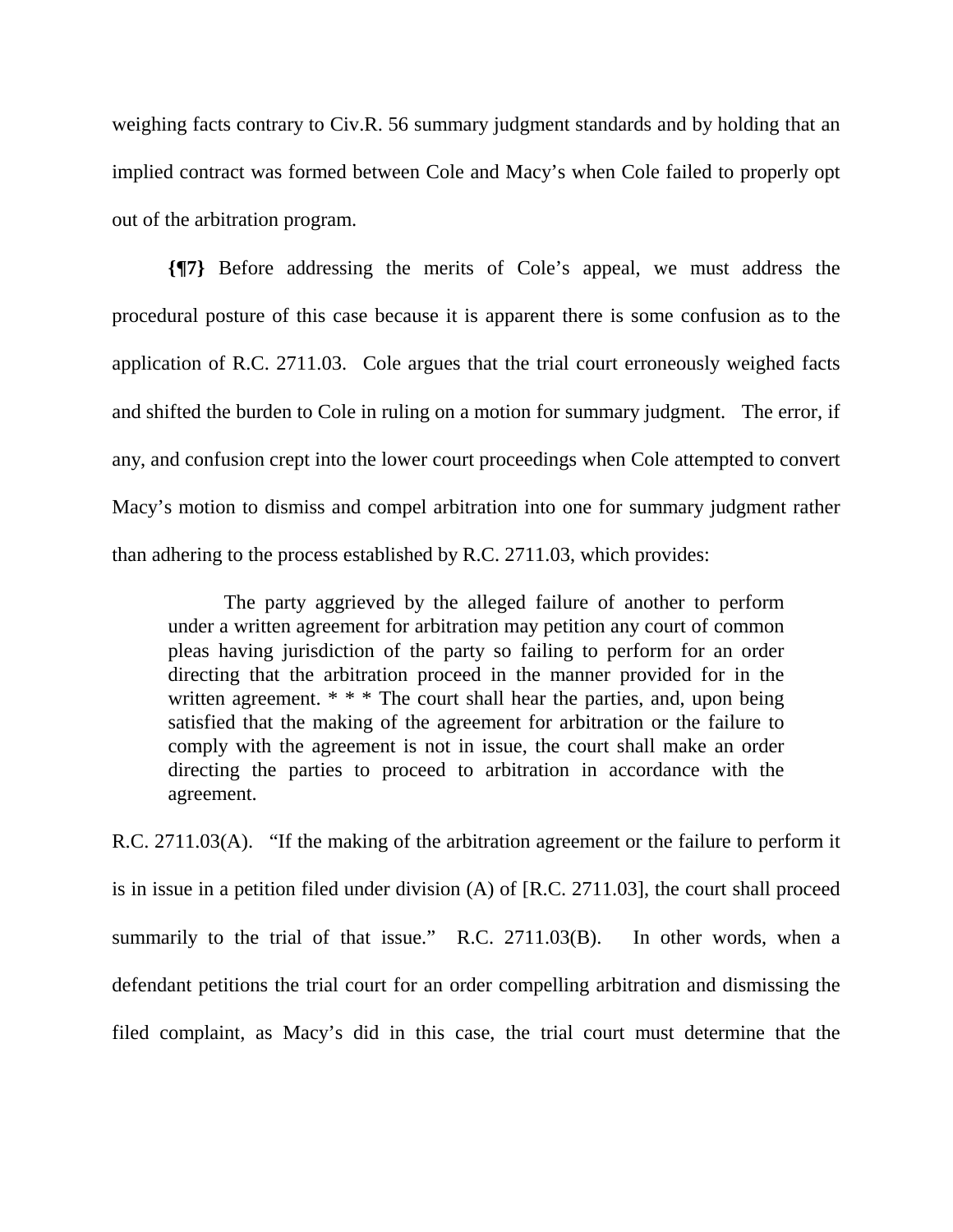arbitration agreement or failure to comply with the agreement is not an issue before compelling arbitration.

**{¶8}** In this respect, courts have interwoven Civ.R. 56 summary judgment components to aid trial courts in determining whether the making of the arbitration agreement or failure to comply is an issue requiring the trial court to summarily conduct a trial on that issue. *Squires Constr. Co. v. Thomas*, 8th Dist. Cuyahoga No. 89609, 2008-Ohio-1406, ¶ 25. This interposing of standards does not alter the parties' respective burdens. The party challenging the arbitration agreement has the burden of "showing that under the prevailing law, he would be relieved of his contractual obligation to arbitrate if his allegations proved to be true." *Id.*, citing *Garcia v. Wayne Homes, L.L.C.*, 2d Dist. Clark No. 2001 CA 53, 2002-Ohio-1884. The party moving for the trial, therefore, must set forth specific facts demonstrating that a genuine issue of material fact exists regarding the validity or enforceability of the agreement containing the arbitration provision. *Id.*

**{¶9}** According to the record on appeal, this is the procedural posture of the evidentiary hearing conducted by the trial court. Upon Macy's filing the motion to dismiss Cole's complaint and compel arbitration, the court was required to determine whether the making of the agreement was an issue as Cole claimed in her brief in opposition, filed after the court allowed her limited discovery. It was in pursuit of this determination that the trial court set the matter for an evidentiary hearing, to determine whether Cole established any genuine issues of material fact regarding the making of the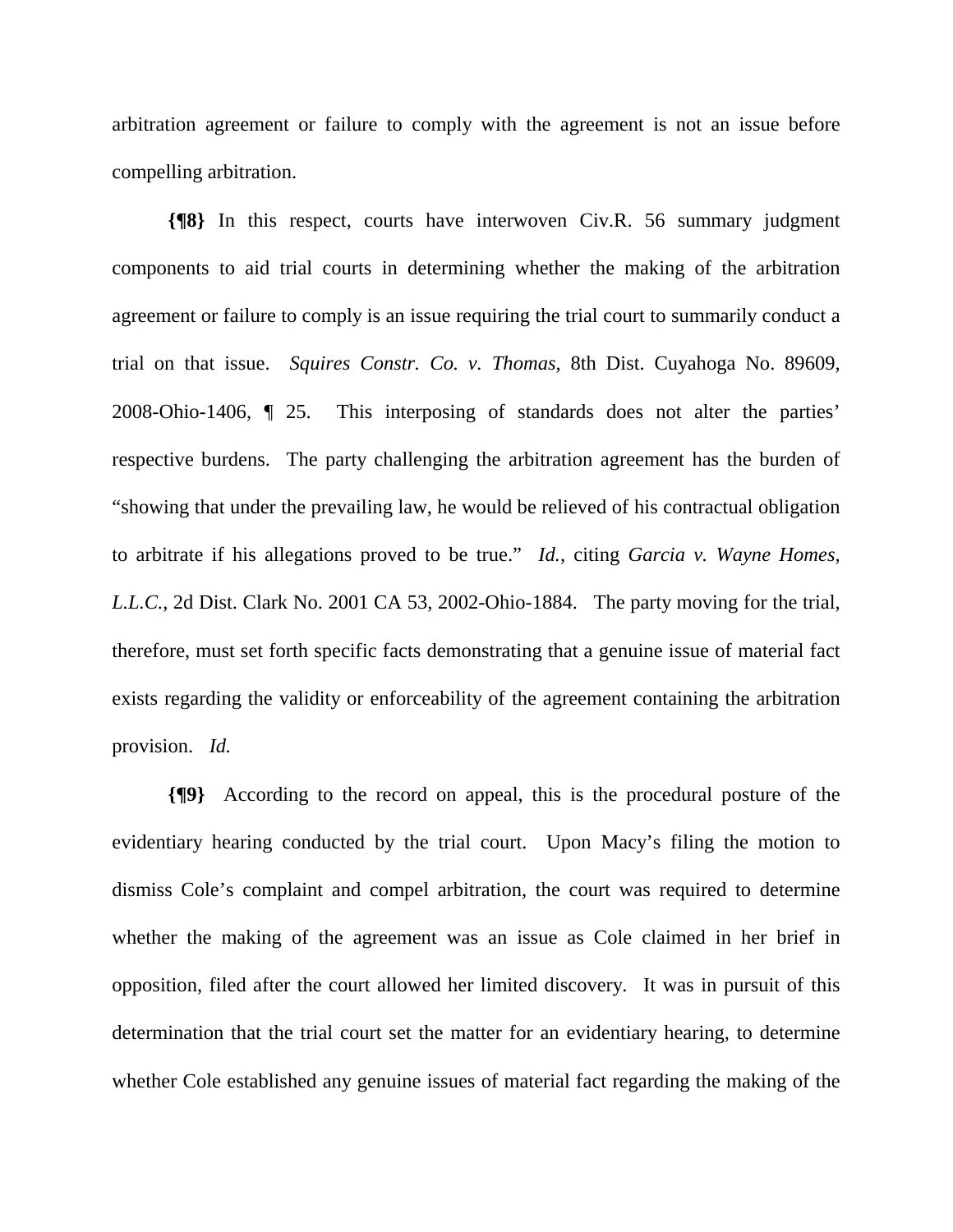arbitration agreement. A trial court has discretion whether to hear the parties on their briefs or conduct an evidentiary hearing in fulfilling the statutory requirements of R.C.

2711.03(A). *Chrysler Fin. Servs. Ams., L.L.C. v. Henderson*, 4th Dist. Athens No.

11CA4, 2011-Ohio-6813, ¶ 17, citing *Panzica Constr. Co. v. Zaremba, Inc.*, 8th Dist.

Cuyahoga No. 95103, 2011-Ohio-620.

**{¶10}** As this court has stated regarding our appellate standard of review:

The core issue in any dispute regarding the arbitrability of a matter is whether the parties agreed to arbitration. Arbitration is a creature of contract, see United Steelworkers v. Warrior & Gulf Navigation Co. (1960), 363 U.S. 574, 582, 80 S.Ct. 1347, 4 L.Ed.2d 1409, so we are guided by "the principle that a party can be forced to arbitrate only those issues it specifically has agreed to submit to arbitration[.]" *First Options of Chicago, Inc. v. Kaplan* (1995), 514 U.S. 938, 945, 115 S.Ct. 1920, 131 L.Ed.2d 985. This requires an examination of the agreement to arbitrate, which has always been considered a review as a "matter of law;"' in other words, a de novo review. *See Alexander v. Buckeye Pipe Line Co.* (1978), 53 Ohio St.2d 241, 374 N.E.2d 146, paragraph one of the syllabus.

*N. Park Retirement Community Ctr., Inc. v. Sovran Cos., Ltd.*, 8th Dist. Cuyahoga No. 96376, 2011-Ohio-5179, ¶ 4. Accordingly our standard of review is de novo to determine whether Cole presented a genuine issue of fact regarding the making of the agreement containing the arbitration clause. *Squires Constr. Co.* at ¶ 25.

**{¶11}** Cole challenged the making of the arbitration agreement as follows: (1) that she was unaware of her obligation to opt out of the program because of the methods Macy's used to promote the program, (2) that no implied contract existed, or (3) that the agreement was unenforceable because it violated the statute of frauds. Notwithstanding those arguments, Cole claims she attempted to opt out of the 2007 implementation of the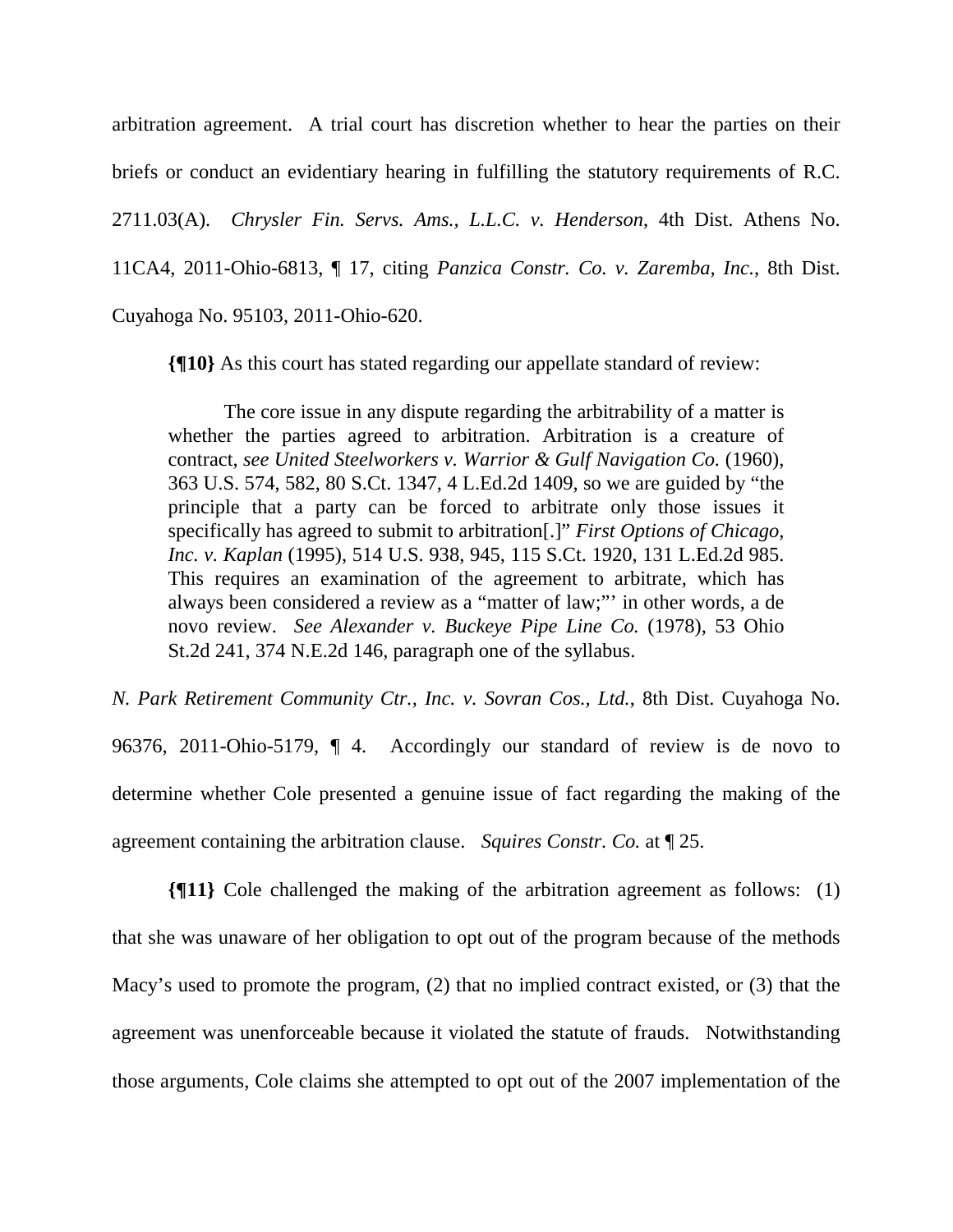Solutions InSTORE Program by signing an opt-out form in October 2006. She then "left [the opt-out form] on [her work] counter and somebody picked it up." Tr. 37:10-11. Cole also testified that she may have handed her immediate supervisor the opt-out form she signed, although her supervisor testified that he personally did not handle any opt-out forms during that time period and would have directed Cole to the Office of Solutions if asked. Cole conceded that she was required to send the signed opt-out form to the Office of Solutions postmarked no later than October 31, 2006.

**{¶12}** This case is a simple issue of contract interpretation, in which instruments are given their plain and ordinary meaning. *Alexander v. Buckeye Pipeline Co.*, 53 Ohio St.2d 241, 374 N.E.2d 146 (1978). The opt-out form Cole claimed to have signed in 2006 included a paragraph, immediately preceding her signature block, which explained her obligation to

complete and return [the opt-out form] ONLY IF YOU DO NOT WANT TO BE COVERED BY THE BENEFITS OF ARBITRATION UNDER SOLUTIONS INSTORE. **In this case, your completed form must be returned to the Office of Solutions InSTORE and postmarked no later than October 31, 2006.** We will send you confirmation that your form was received. If you do not receive confirmation by December 31, 2006, please send an email to [the office of Solutions email address], or call [an 866 phone number] after that date. (Emphasis sic.)

Failure to comply with the opt-out requirements resulted in Cole agreeing to the arbitration provisions of the Solutions InSTORE Program as outlined in the opt-out form she signed and acknowledged. The opt-out form also included an affirmation directly above the signature line containing Cole's signature, that "[Cole] read all the information about Solutions InSTORE \* \* \*."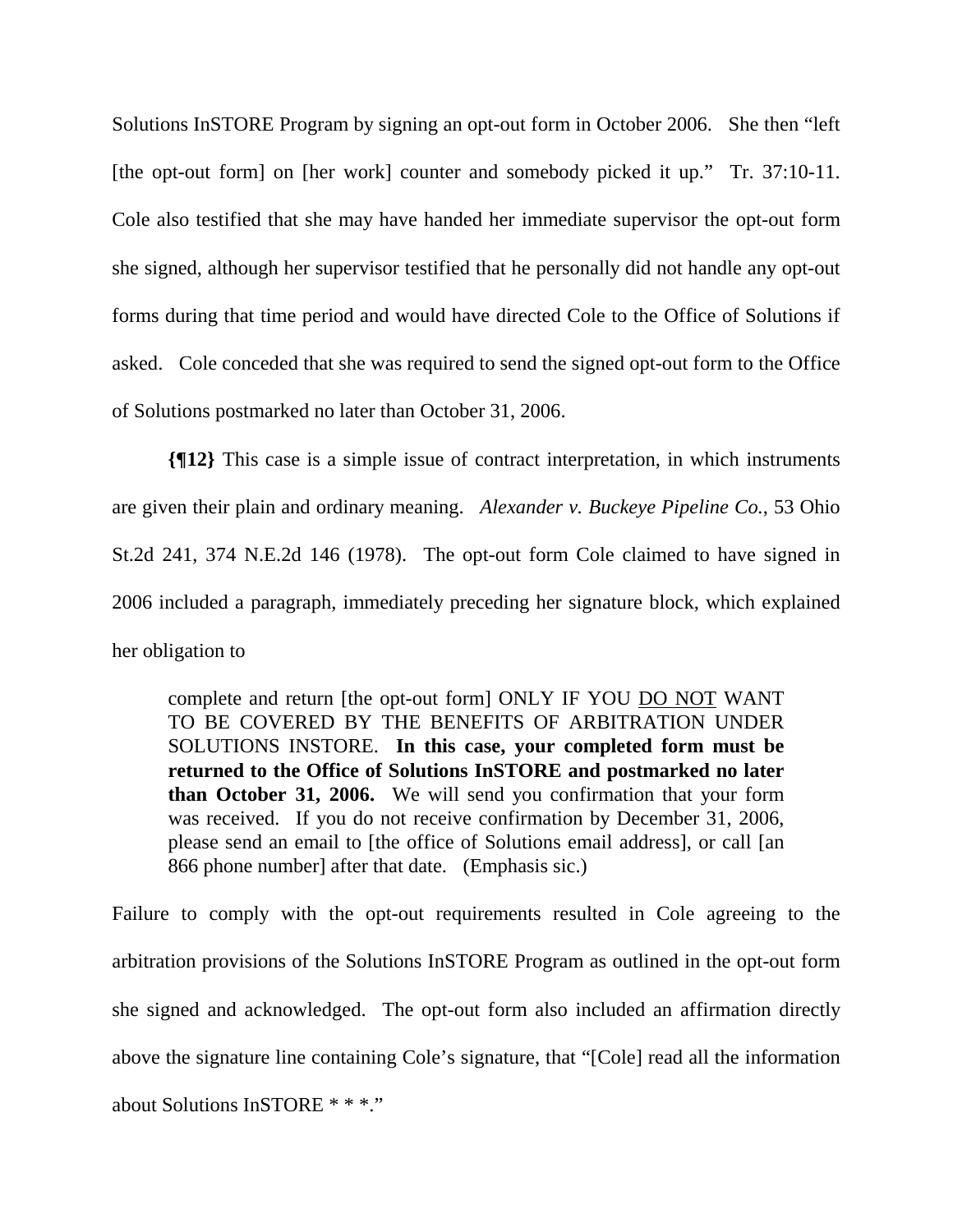**{¶13}** In a similar case, the Sixth Circuit Court of Appeals affirmed a federal district court's decision to compel arbitration in a situation where the plaintiff was the subject of an automatic enrollment arbitration agreement because the plaintiff, although signing it, failed to send his employer the required opt-out form. *Legair v. Circuit City Stores, Inc.*, 213 Fed. Appx. 436, 437, 2007 U.S. App. LEXIS 1050 (Jan. 12, 2007). The *Legair* case is instructive. The plaintiff was an existing employee of Circuit City, which implemented an arbitration program with an auto-enrollment feature. Employees could opt out of the program by sending the company a signed opt-out form. Legair signed a form, indicating he understood his obligations, but failed to send the form as required by the terms included in the opt-out form. *Id.* The *Legair* court concluded that despite the failure to remit the form, Legair's conduct in signing the form demonstrated his agreement to the arbitration program. *Id.* at 439.

**{¶14}** Likewise in the current case, the trial court did not err in determining that an arbitration agreement between Cole and Macy's existed and that there were no issues as to the making of the agreement that necessitated a trial. Although Cole attempted to opt out of the arbitration program, she failed to do so by the method Macy's established and explained in the very opt-out form Cole claimed to have signed, therefore read and understood, in October 2006. Even considering the facts as presented by Cole, there is no genuine issue of material fact regarding whether Cole sent the opt-out form to the Office of Solutions as required. She admittedly did not. There is no dispute that the Office of Solutions neither received the form, nor sent Cole a confirmation of her choice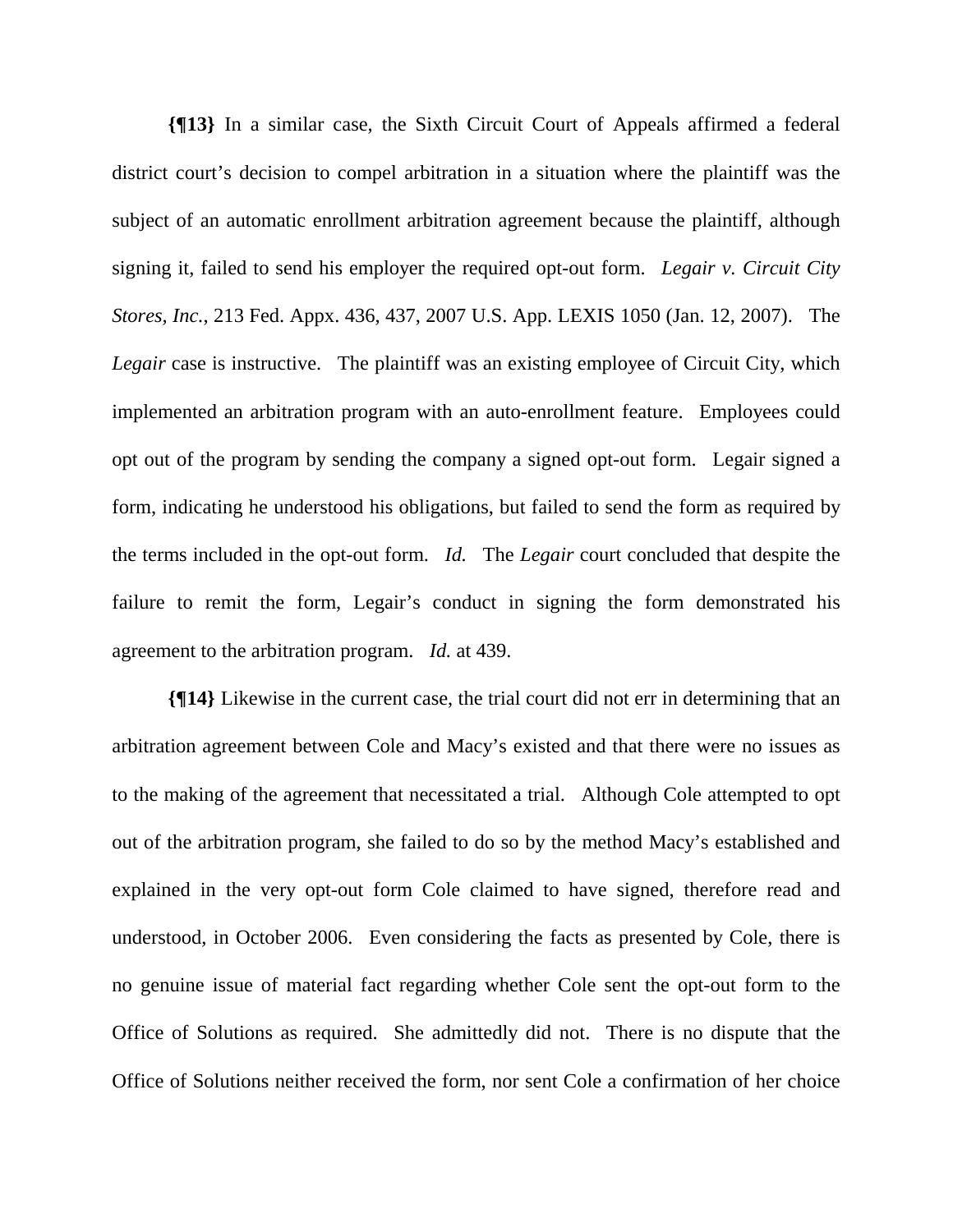to opt out of the arbitration program. By signing the form, Cole demonstrated her agreement to be bound by the Solutions InSTORE arbitration program. *See Legair*.

**{¶15}** Further, it is irrelevant that Cole claims to have spoken with her supervisor in this case. *Compare id.* at 439 (noting that not only did the plaintiff fail to send in the signed opt-out form, he also failed to discuss his desire to opt out with management). Admittedly, Cole never contacted the Office of Solutions after December 2006 to report never having received confirmation that Macy's Office of Solutions processed her opt-out form. This was also required by the terms stated in the opt-out form she signed. By signing the form, again considering the evidence from Cole's perspective, she agreed to notify the Office of Solutions if she did not receive any confirmation.

**{¶16}** In light of that undisputed evidence, the trial court did not err in determining that Cole failed to properly opt out of the arbitration program, a program explained by the opt-out form Cole claimed to have signed and read in October 2006. By failing to opt out of the arbitration program as specified in the document she signed, Cole is subject to the terms of the arbitration agreement. Cole was clearly aware of her affirmative obligation by signing the opt-out form in October 2006, some three months prior to being enrolled into the arbitration program, and manifested her assent to participate in the Solutions InSTORE arbitration program by failing to remit the form as required. *See Legair*, 213 Fed. Appx. 436, 437, 2007 U.S. App. LEXIS 1050.

**{¶17}** Cole also argues that Macy's failed to present evidence that she "received, let alone read," the arbitration plan documents. In essence, Cole is attempting to attack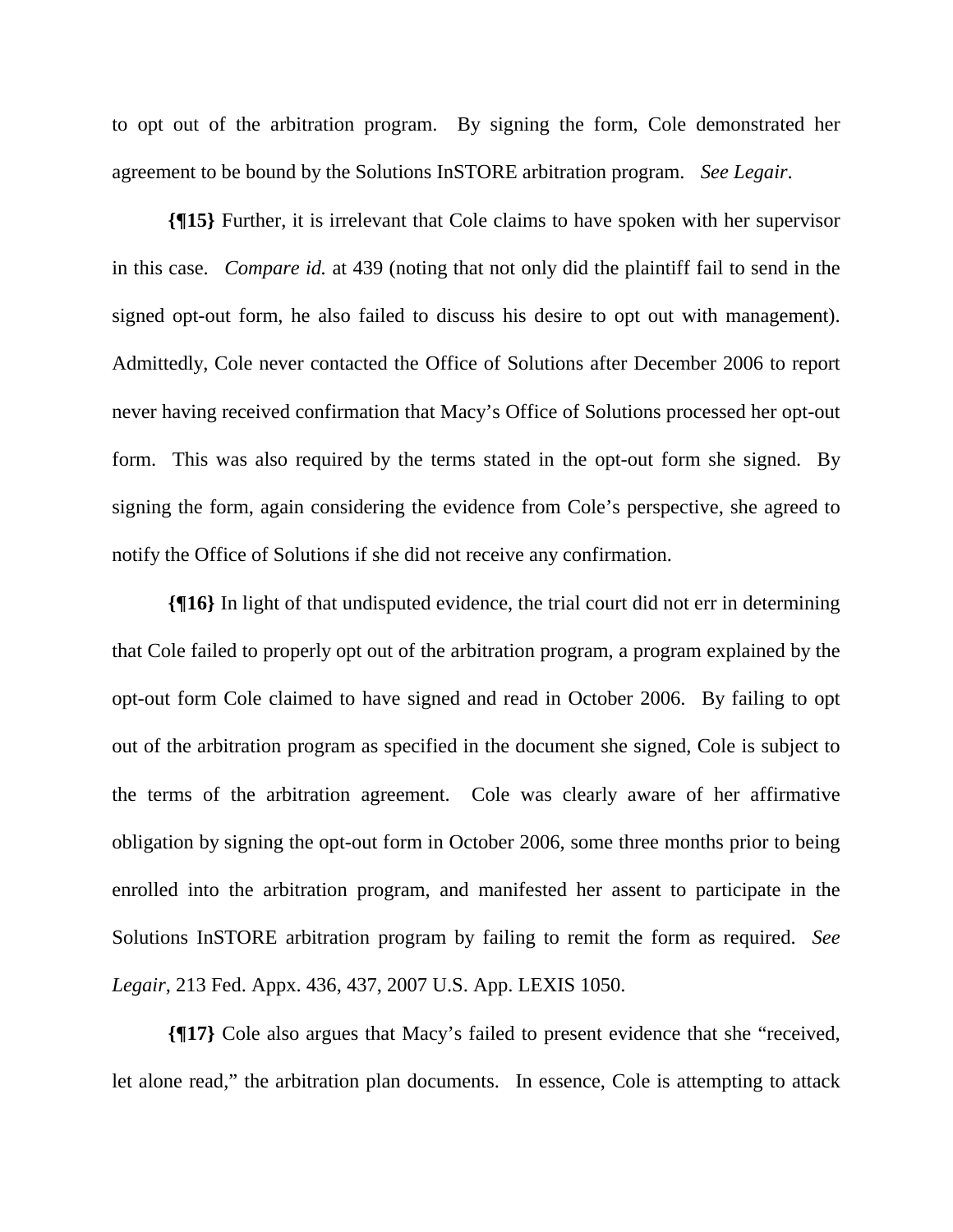the validity of the automatic enrollment into the arbitration program through failure of contract. Cole's arguments, however, are untenable in light of the fact that she attempted to opt out of the arbitration program with a document she claimed to have signed in 2006.

 The document she signed, in October 2006, contained admissions that she read and understood the plan documents and materials, and that she further understood she was required to take certain affirmative steps to opt out of the arbitration program.

**{¶18}** Further, Cole's dogged reliance on *Tillman v. Macy's Inc.,* E.D. Mich. No. 11-10994, 2011 U.S. Dist. LEXIS 146728 (Dec. 21, 2011), is misplaced. Although *Tillman* largely dealt with the same program at issue here, the *Tillman* decision was based on Michigan law and was distinguished from *Legair*, and the current case, by the fact that the plaintiff in *Tillman* did not sign, or improperly deliver, an opt-out form. *Tillman* at \*16. The district court determined that no implied contract could exist based on the facts and circumstance presented. *Id.* at \*17. The current case is distiguishable because Macy's demonstrated the formation of a contract because Cole signed the opt-out form that demonstrated Cole's agreement to be bound by the terms of the arbitration program when she failed to remit the form according to the established terms.

**{¶19}** In this regard, *Rupert v. Macy's Inc.*, N.D. Ohio No. 1:09CV2763, 2010 U.S. Dist. LEXIS 54050 (June 2, 2010), is instructive, although factually distinguishable. In that case, the district court determined that under Ohio law, the InSTORE arbitration program rollout formed a valid contract between Macy's and the employee because the employee failed to affirmatively opt out of the program and the agreement was supported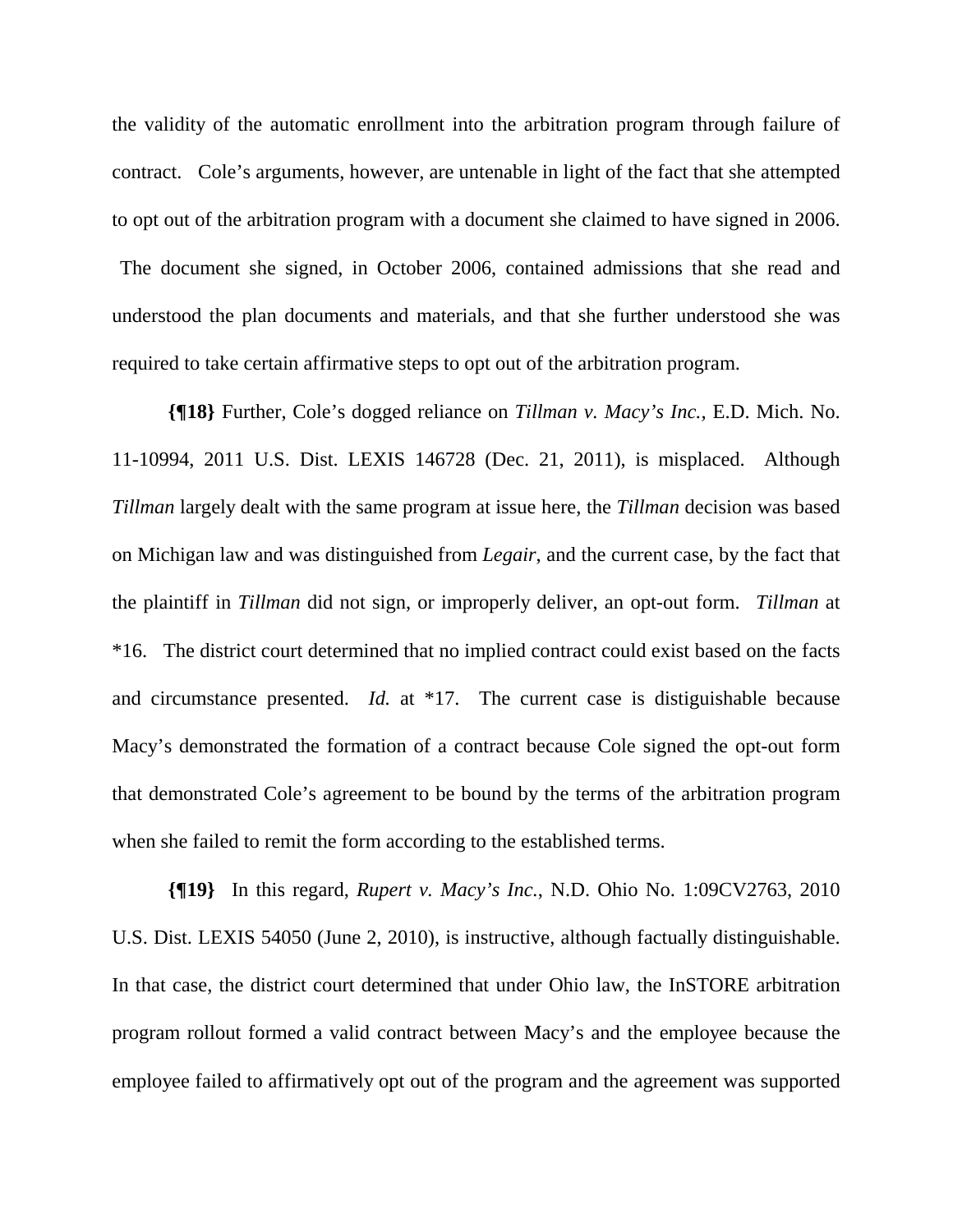by consideration. *Id.* at \*17. According to that court, the consideration was the employee's continued employment and Macy's agreement to pay the costs of arbitration. *Id.* at \*23. The court, thus, affirmed the validity of the arbitration agreement despite the added factual situation of the employee signing the opt-out form, but failing to remit according to the terms of the opt-out form, to demonstrate an agreement to be bound.

**{¶20}** Through Cole's own testimony that she signed the opt-out form in October 2006, she admitted to every aspect of the arbitration program Macy's asserted to require a dismissal of the complaint and an order compelling arbitration. Her failure to properly invoke the opt-out provision to the arbitration agreement is dispositive of her claims and this appeal. By signing the form, Cole demonstrated her agreement to be bound by the terms of the InSTORE arbitration program unless she remitted the form pursuant to the terms of the form she attempted to rely on to create a genuine issue of fact as to the formation of the arbitration agreement.

**{¶21}** From our de novo review of the record, we agree with the trial court that there are no issues regarding the making of the arbitration agreement between Cole and Macy's. The trial court, therefore, did not err in granting Macy's motion to dismiss and compel arbitration of the claims raised in Cole's complaint pursuant to R.C. 2711.03(A).

**{¶22}** We affirm the decision of the trial court.

It is ordered that appellees recover from appellant costs herein taxed.

The court finds there were reasonable grounds for this appeal.